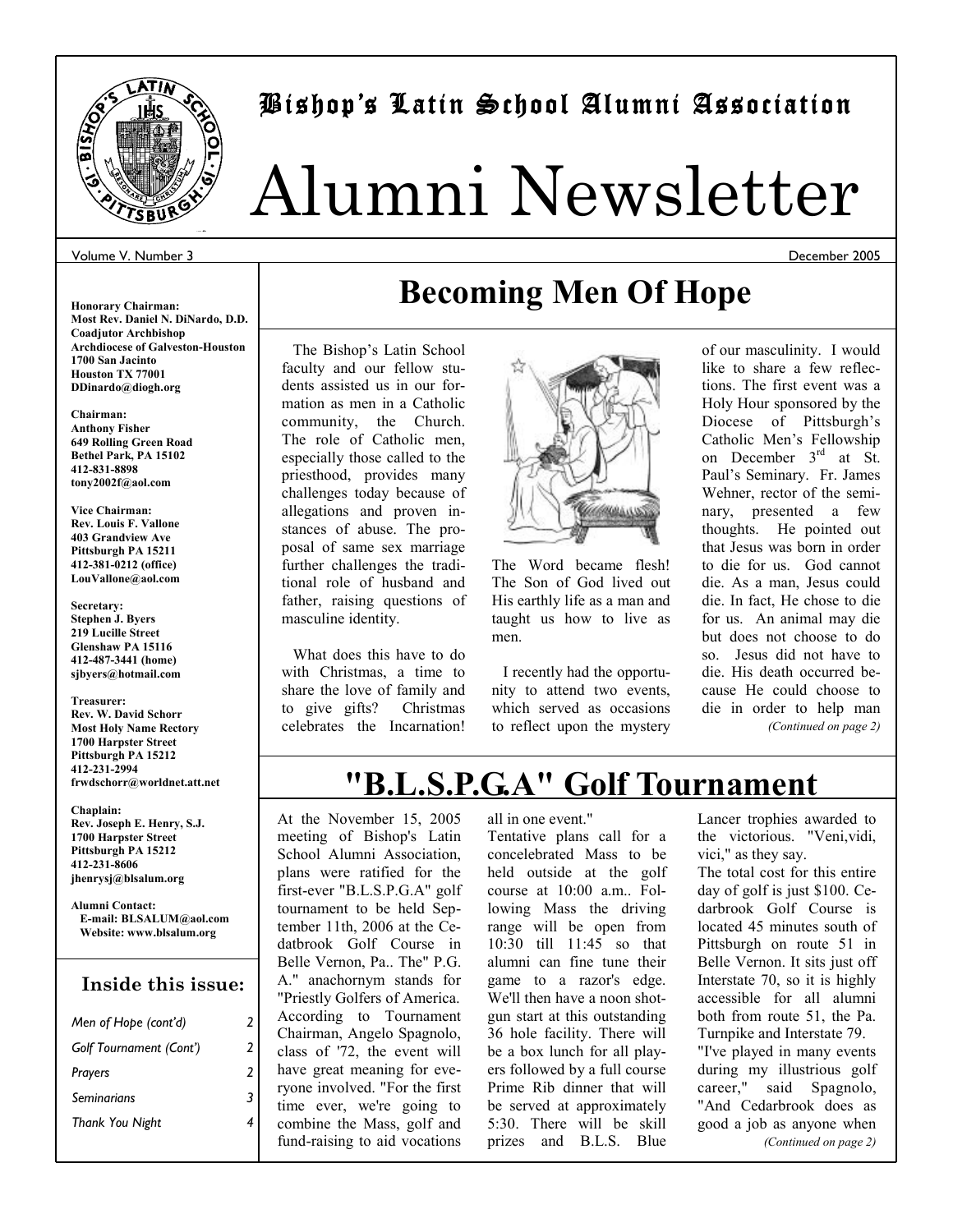### **Becoming Men Of Hope**

#### *(Continued from page 1)*

overcome the presence of evil, fear and insecurity in the world. Men faced evil and temptation, fought change and became dependent upon the transient. Jesus, as a man, confronted evil, faced it with courage and remained faithful to His father. He was willing to sacrifice Himself for His spouse, the Church. He endured suffering and recognized the transcendent. As men, we are called to do the same and are able to do the same through He who empowers us. He is our hope and enables us to be a source of hope for others. As men, we too, can live out our hope in our marriages, the priesthood or in the single state.

 The second event was a Day of Reflection at St. Anthony's Shrine, sponsored by the BLS Alumni Association on December  $10<sup>th</sup>$  for high school students, who are considering a vocation to the priesthood. The students participated in a liturgy in the shrine with

#### their parents and a few members of the BLS Alumni Association Board. Fr. Thomas Burke, director of the high school program, was the principal celebrant. In his homily, Fr. Burke reminded the congregation of the power of prayer. More than 4200 relics surrounded them. The students were also surrounded by those whose prayers brought them to this point. The altar was draped with a blue altar cloth. The concelebrants wore blue. Blue is the color of hope. I could not help but reflect upon the powerful example of these young people with whom we spent the day and how they were living the virtues Fr. Wehner described in their every day lives. Let's continue to keep these seminarians in our prayers. They are in the same process of discernment as we experienced in our high school years. Let us remember them in a very special way this Christmas!

Mark J. Cotter

**Keep in your prayers**

### **"B.L.S.P.G.A"**

*(Continued from page 1)* 

it comes to putting on a tournament. I'm very excited to be chairing this event and I'm looking forward to seeing as many alumni members there as possible."

The funds raised by the event will go towards offsetting the cost of Catholic High School education for those who have indicated a potential interest in the priesthood.

President Tony Fisher was excited about the event as well. "We've always had great success with the Cardinal Wright Awards and dinner. Now our alumni will have another annual event to put on their calendar."

**Everyone is welcome to join us to help promote vocations to the priesthood**. Space is limited to just 80 golfers. The alumni association will begin accepting reservations very soon. Anyone wishing more information can contact Angelo Spagnolo at 724-326-8206.

Angelo Spagnolo

#### **Deceased Alumni**

1965 Daniel J. Conn John E. Heidenreich Richard J. Pater Paul J. Schratz (Rev.) Norman Van Horne

1966 Roger E. Craska Anthony Lombardozzi

1967 John F. Reed John Yurko

1968 Dennis Clougherty Brian Keane Paul R. Kraus Gregory Rybar Kenneth M. Sauers

1971 David Kriss (Rev.)

#### 1972 Robert H. Scheeser John Urban

1973 Jeffrey Stokan Manuel J. Tubio

#### **Deceased Faculty and Staff**

Fr. Richard Colgan, S.J. Richard (Major) Bennett Fr. F. J. Dougherty, S.J. Fr. James F. Gallagher, S.J. Fr. John P. Klein Fr. George Krieger, S.J. Fr. J. B. Lanahan, S.J. Mr. Patrick McShane Mrs. Delia Reilly Fr. Vincent Taggart, S.J.

#### **Deceased Relatives**

The Mother, Elizabeth. of Bill Booker ('69) The Sister, Marilyn McKenna, of Norbert Sieber ('65)

The Father of Raymond Niedenberger ('67) The Mother, Sis Mackowiak, of Msgr. Bill Ogrodowski ('67) The Mother, Blanche, of Dennis ('72) and Fr. Tom Lewandowski ('74) The Sister, Elizabeth Cotter-Santos, of Mark Cotter ('72) The father, Frank, of Fr. Frank Almade Emma Meskunas,the mother in law of Edward A. Cetnarowski The Mother, Mary Louise ("Bee"), of Pat Joyce  $(^{67})$ The mother of Dan Carroll ('65) The mother, Jane, of Most Rev. Daniel Dinardo, D.D. ('67)

#### **Ill Alumni and Relatives**

Mark Cotter ('72) John Ferrante The Sister, Cathy McNeilly, of Fr. Lou Vallone ('65) Rev. Joseph C. Scheib ('68) The mother, Bea, of Fr. Lou Vallone ('65)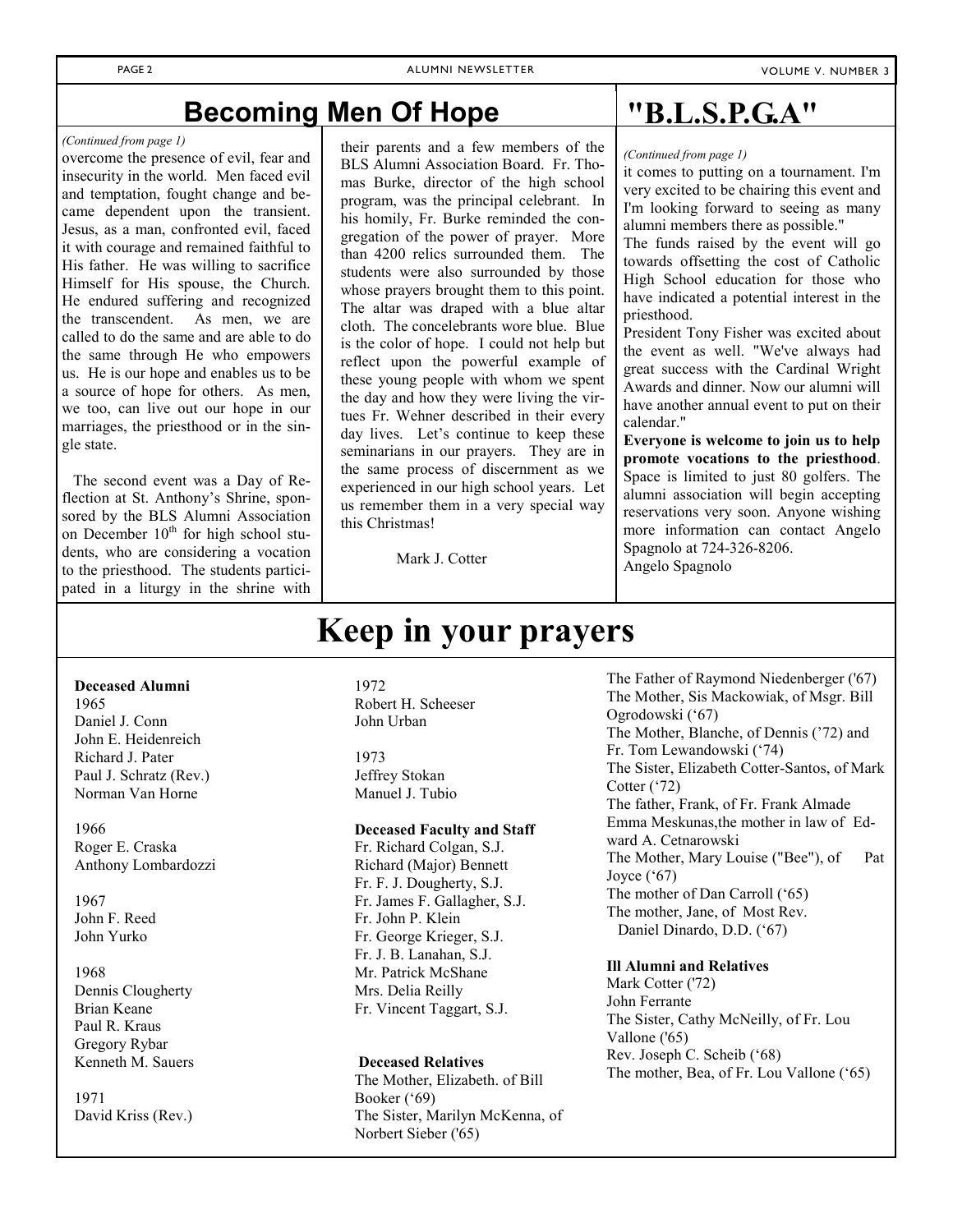# **Please Pray for the Seminarians of the Diocese of Pittsburgh**

# **High School Affiliate Update**

On Saturday, December 10, 2005, The Bishop's Latin School Alumni Association and the Diocesan Vocation Office hosted a retreat for the members of the High School Affiliate of the Vocations Program of the Diocese of Pittsburgh. The retreat was held at Most Holy Name of Jesus Parish on Troy Hill. The program began with Mass held at St. Anthony's Chapel. Father Tom Burke, co-director of Vocations and parochial vicar at St. Paul's Cathedral in Oakland, was the main celebrant. Other priests, who concelebrated with Father Burke, were Fathers W. David, Schorr, Joseph Henry S.J., Louis Vallone and Romulus Igweonu. Deacon Greg Jelinek also participated in the Liturgy.

After Mass, Father Schorr conducted a tour of St. Anthony's Chapel. Prior to the tour, he gave a brief history of the Bishop's Latin School and the Alumni Association. The retreat ended with a luncheon at Most Holy Name Rectory.

The association also announced that grants had been released to the Catholic High Schools where some of the High School Affiliate students attend. The schools were Aquinas Academy, Bishop Canevin, Central Catholic, Our Lady of the Sacred Heart, Serra Catholic and St. Joseph's- Natrona Heights.